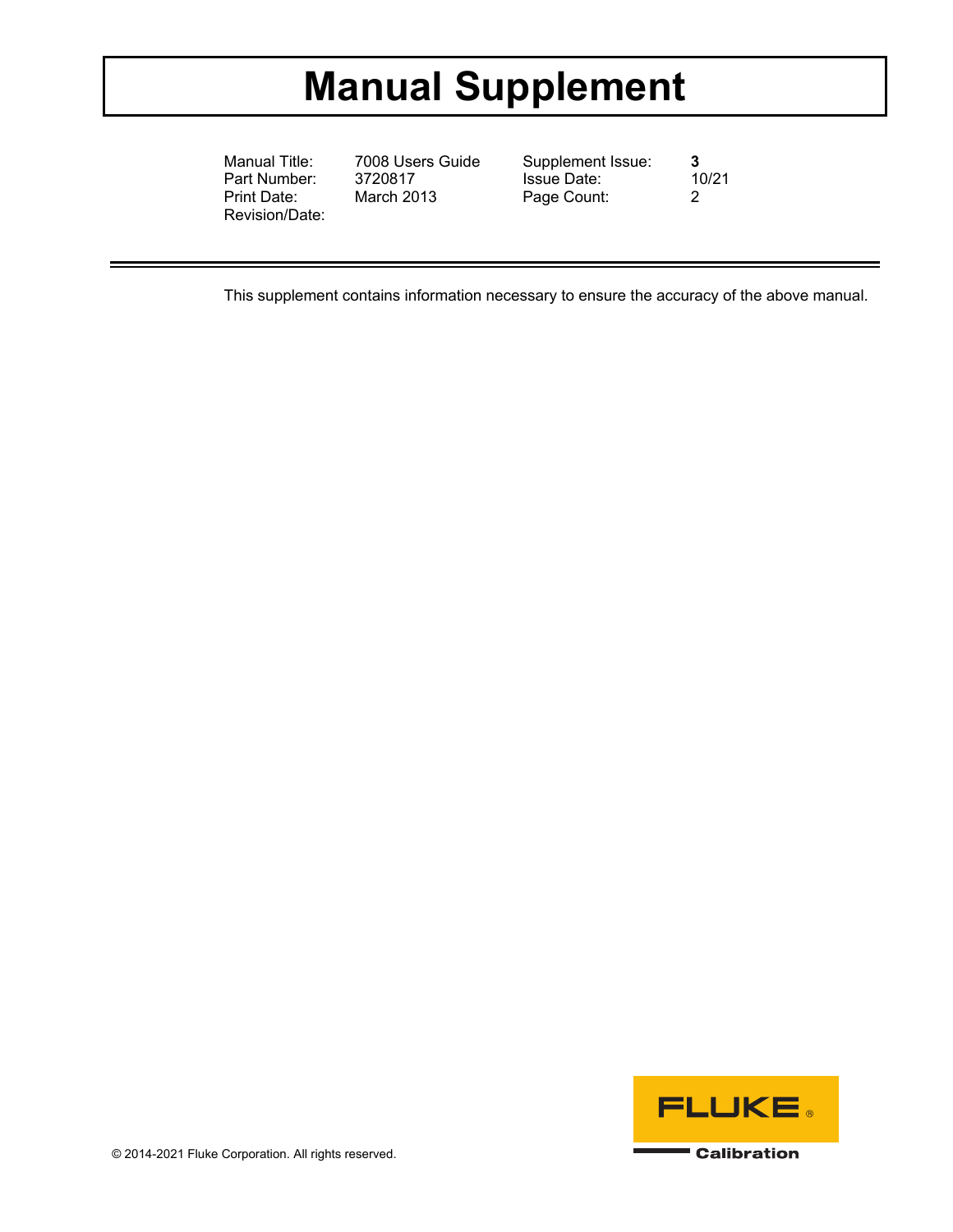### **Change #1**

On page 3-2, after the last bullet in the *Environmental Conditions* section, add:

#### *Note*

*The Product can show some control sensitivity to moderate or severe electromagnetic fields or conducted interference of certain frequencies. In the presence of radiated EM disturbances, with frequencies of 250 MHz to 400 MHz and with amplitude >1 V/m to a maximum of 3 V/m, add 0.0025 °C to the stability specification. Stability is not guaranteed if amplitude is >3 V/m. When subject to conducted disturbances of 8 MHz to 80 MHz, and amplitude >3 V, add 0.005 °C to the stability specification*.

#### **Change #2, 522**

On page 3-2, under the *Environmental Conditions*, replace the 1<sup>st</sup> and 2<sup>nd</sup> bullets with:

- temperature range:  $5^{\circ}$ C to  $35^{\circ}$ C (41  $\degree$ F to  $95^{\circ}$ F)
- ambient relative humidity: maximum 80 % for temperatures <31 °C decreasing linearly to 50 % at 35 °C

## **Change #3, CSE-285**

On page 7-3, under the *Side Panel* section, replace the table with:

| <b>Desired Bath</b><br><b>Temperature</b> |     | Set the Cooling Temp.<br>Valve to this pressure | <b>Heater</b><br>Power |
|-------------------------------------------|-----|-------------------------------------------------|------------------------|
| °C                                        | °F  | <b>PSIG</b>                                     |                        |
| $-10$                                     | 14  | 2.5                                             | LOW                    |
| $-5$                                      | 23  | 5                                               | LOW                    |
| 0                                         | 32  | 10                                              | LOW                    |
| 5                                         | 41  | 15                                              | LOW                    |
| 10                                        | 50  |                                                 | LOW/HIGH               |
| 15                                        | 59  | 20                                              | LOW/HIGH               |
| 20                                        | 68  |                                                 | <b>HIGH</b>            |
| 25                                        | 77  |                                                 | <b>HIGH</b>            |
| 30                                        | 86  | 30                                              | HIGH                   |
| 35                                        | 95  |                                                 | <b>HIGH</b>            |
| 40                                        | 104 |                                                 | <b>HIGH</b>            |

#### **Table 3. Cooling Temperature Chart**

**DO NOT set the Cooling Pressure above 40 PSIG**